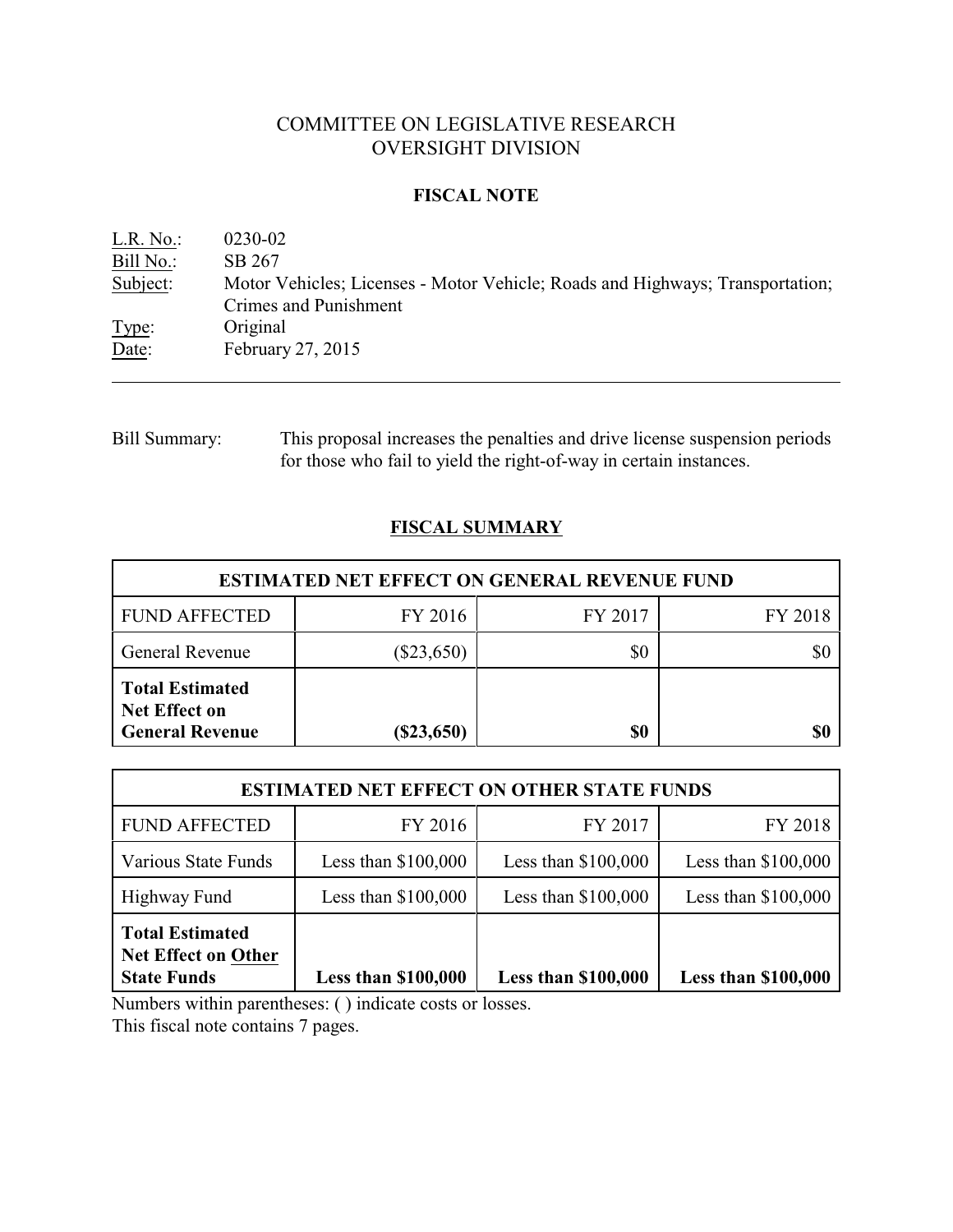L.R. No. 0230-02 Bill No. SB 267 Page 2 of 7 February 27, 2015

| <b>ESTIMATED NET EFFECT ON FEDERAL FUNDS</b>                                      |         |         |         |  |  |
|-----------------------------------------------------------------------------------|---------|---------|---------|--|--|
| <b>FUND AFFECTED</b>                                                              | FY 2016 | FY 2017 | FY 2018 |  |  |
|                                                                                   |         |         |         |  |  |
|                                                                                   |         |         |         |  |  |
| <b>Total Estimated</b><br>Net Effect on All<br><b>Federal Funds</b><br>\$0<br>\$0 |         |         |         |  |  |

| <b>ESTIMATED NET EFFECT ON FULL TIME EQUIVALENT (FTE)</b>    |         |         |         |  |  |
|--------------------------------------------------------------|---------|---------|---------|--|--|
| <b>FUND AFFECTED</b>                                         | FY 2016 | FY 2017 | FY 2018 |  |  |
|                                                              |         |         |         |  |  |
|                                                              |         |         |         |  |  |
| <b>Total Estimated</b><br><b>Net Effect on</b><br><b>FTE</b> |         |         |         |  |  |

 $\Box$  Estimated Net Effect (expenditures or reduced revenues) expected to exceed \$100,000 in any Of the three fiscal years after implementation of the act.

| <b>ESTIMATED NET EFFECT ON LOCAL FUNDS</b>                                                                        |  |  |  |  |  |
|-------------------------------------------------------------------------------------------------------------------|--|--|--|--|--|
| FY 2017<br>FY 2016<br><b>FUND AFFECTED</b><br>FY 2018                                                             |  |  |  |  |  |
| <b>Less than \$100,000</b><br><b>Less than \$100,000</b><br><b>Less than \$100,000</b><br><b>Local Government</b> |  |  |  |  |  |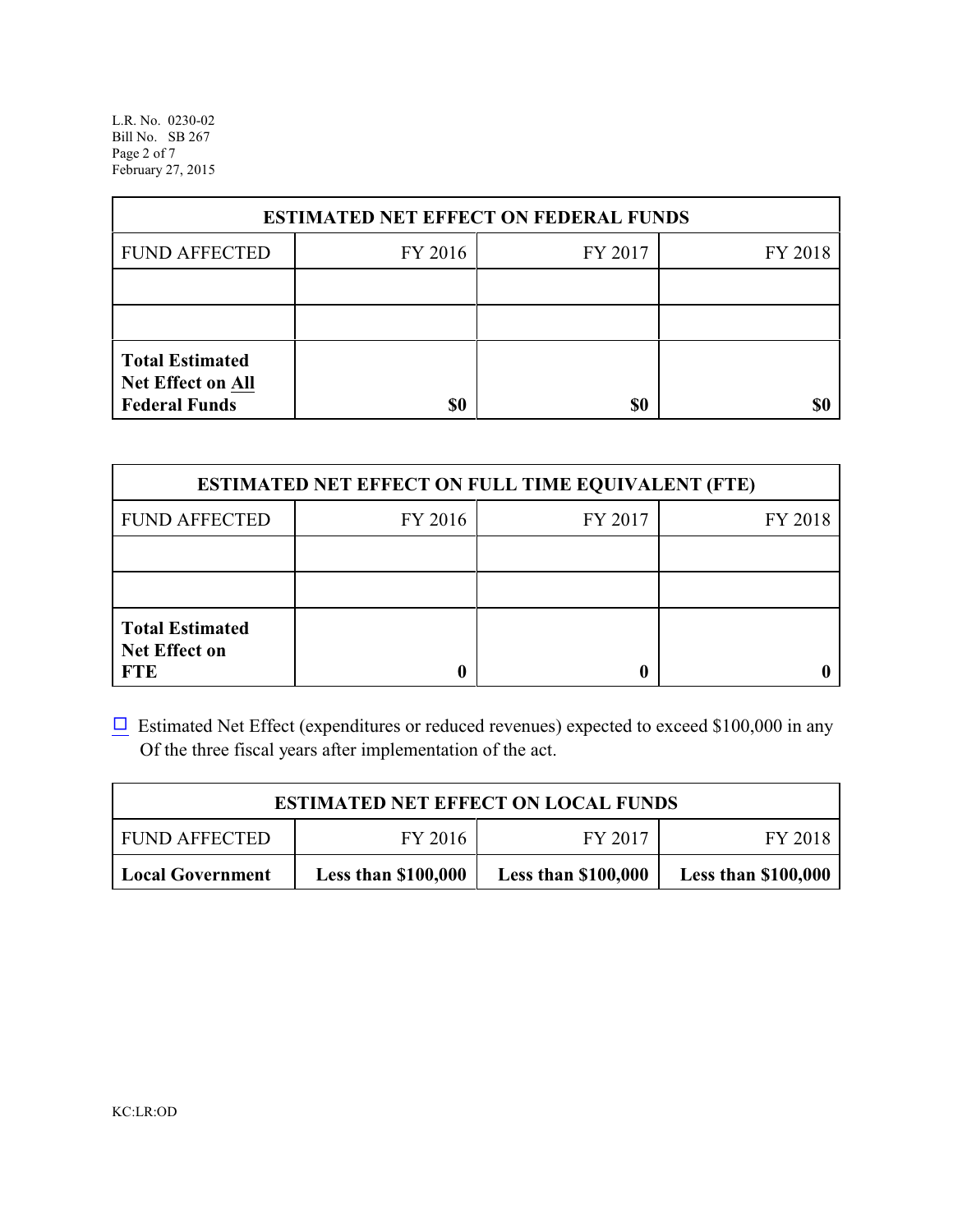L.R. No. 0230-02 Bill No. SB 267 Page 3 of 7 February 27, 2015

## **FISCAL ANALYSIS**

## ASSUMPTION

Officials from the **Department of Revenue (DOR)** assume this proposal increases the penalty for any person who pleads guilty to or is found guilty of a failure to yield the right-of-way violation in which the offender is found to have caused serious injury or has caused a fatality and requires the court to order a failure to yield the right-of-way suspension when applicable. In the event of a fatality, the proposed legislation would require the offender to complete a driver improvement program.

#### *Administrative Impact*

DOR states that there are no statistics available for the Department to determine how many court ordered suspensions will be received to process. If the volume is so significant that it cannot be absorbed by existing staff, additional FTE(s) will be requested through the appropriations process.

The proposed changes will require programming and user acceptance testing of the Missouri Driver License system (MODL) for updates on the failure to yield the right-of-way suspensions when involving a fatality.

- The Driver License Bureau estimates 80 hours of user acceptance testing by one Administrative Analyst.
- •
- The Driver License Bureau estimates 80 hours of user acceptance testing by one Management Analysis Specialist II.

#### FY `16

| Administrative Analyst -                         | 80 hrs @ \$25 (1 $\frac{1}{2}$ times) = \$2,000 |
|--------------------------------------------------|-------------------------------------------------|
| Management Analyst Specialist II -               | 80 hrs @ $$24 = $1,920$                         |
| Update web page - Administrative Analyst III -   | 10 hrs @ $$23 = $230$                           |
| Update forms - Management Analysis Spec I -      | 40 hrs @ $$21 = $840$                           |
| Update procedures - Management Analysis Spec I - | 40 hrs @ $$21 = $840$                           |
| OA-ITSD -                                        | 238 hrs @ $$75 = $17,820$                       |
|                                                  | Total = $$23,650$                               |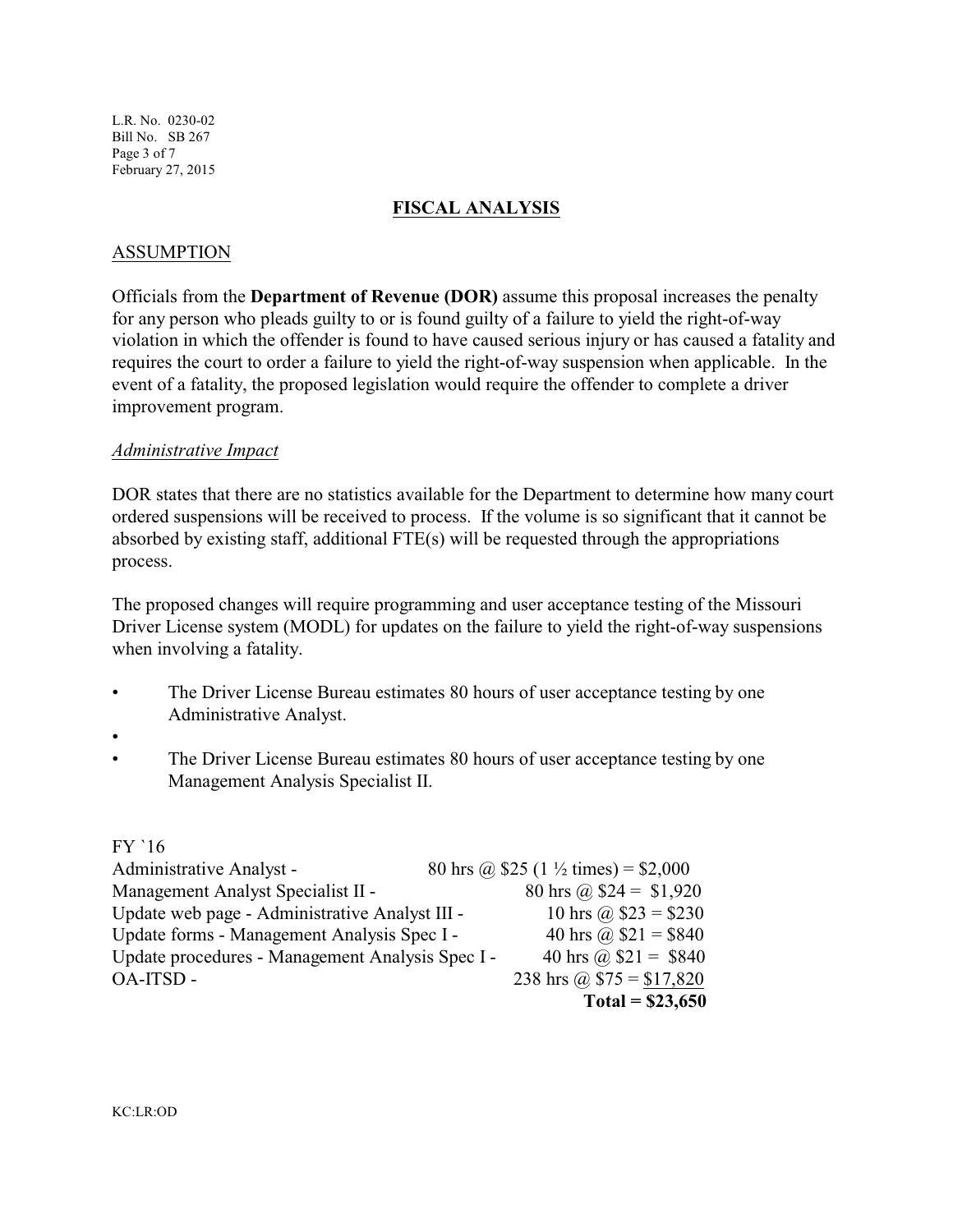L.R. No. 0230-02 Bill No. SB 267 Page 4 of 7 February 27, 2015

## ASSUMPTION (continued)

#### *Revenue Impact*

DOR states that since there are no statistics available for the Department to determine how many court ordered suspensions will be received to process, the potential impact from increased reinstatement fees are unknown.

Fees collected will be distributed 75% Highway Funds, 15% Cities, and 10% Counties.

Since it is unknown how many convictions there will be as a result of this proposal, **Oversight** will estimate an increase in revenue from the failing to yield the right-of-way fine of "Less than \$100,000" to Various State Funds. Oversight will also estimate an increase in revenue from the reinstatement fees of " Less than \$100,000" to the Highway Fund, Cities and Counties.

Oversight assumes DOR is provided with core funding to handle a certain amount of activity each year. Oversight assumes DOR could absorb some of the costs related to this proposal therefore, Oversight will show the estimated cost for programming, testing and implementation to the General Revenue in FY 2016 only.

Officials from the **Office of the Secretary of State (SOS)** assume many bills considered by the General Assembly include provisions allowing or requiring agencies to submit rules and regulations to implement the act. The SOS is provided with core funding to handle a certain amount of normal activity resulting from each year's legislative session. The fiscal impact for this fiscal note to the Secretary of State's Office for Administrative Rules is less than \$2,500. The SOS recognizes that this is a small amount and does not expect that additional funding would be required to meet these costs. However, we also recognize that many such bills may be passed by the General Assembly in a given year and that collectively the costs may be in excess of what our office can sustain with our core budget. Therefore, we reserve the right to request funding for the cost of supporting administrative rules requirements should the need arise based on a review of the finally approved bills signed by the governor.

**Oversight** assumes the SOS could absorb the costs of printing and distributing regulations related to this proposal. If multiple bills pass which require the printing and distribution of regulations at substantial costs, the SOS could request funding through the appropriation process.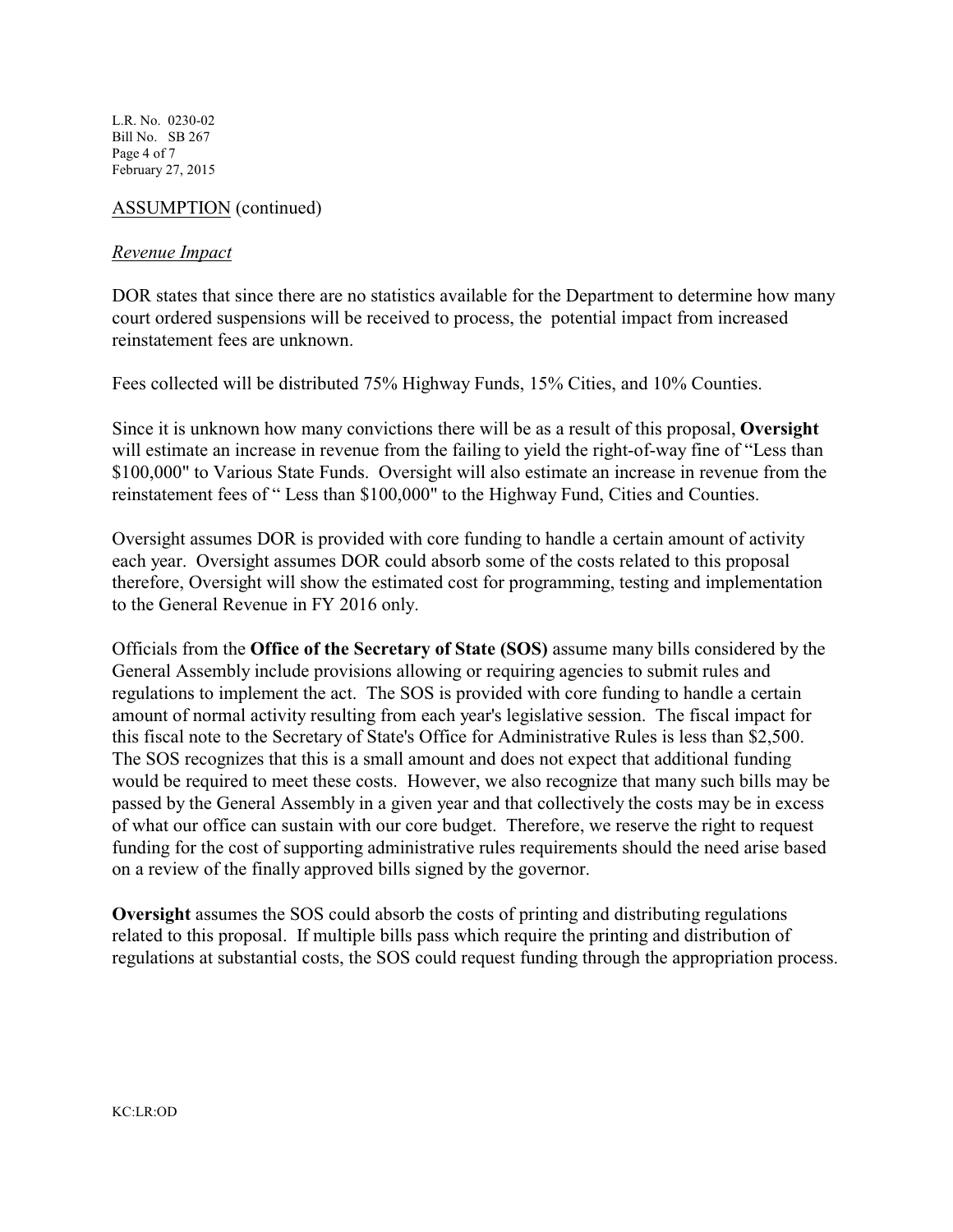L.R. No. 0230-02 Bill No. SB 267 Page 5 of 7 February 27, 2015

#### ASSUMPTION (continued)

Officials from the **Department of Transportation**, the **Department of Public Safety** - **Missouri Highway Patrol**, the **Department of Corrections**, the **Department of Elementary and Secondary Education**, the **Office of the State Courts Administrator** and the **Joint Committee on Administrative Rules** each assume the proposal will have no fiscal impact on their respective organizations.

| FISCAL IMPACT - State Government                             | FY 2016<br>$(10 \text{ Mo.})$ | FY 2017                       | FY 2018                |
|--------------------------------------------------------------|-------------------------------|-------------------------------|------------------------|
| <b>GENERAL REVENUE</b>                                       |                               |                               |                        |
| Cost - DOR<br>Programming, testing and<br>implementation     | $(\$23,650)$                  | $\underline{\$0}$             | $\underline{\$0}$      |
| <b>ESTIMATED NET EFFECT TO THE</b><br><b>GENERAL REVENUE</b> | $($ \$23,650)                 | <u>\$0</u>                    | <u>\$0</u>             |
| <b>VARIOUS STATE FUNDS</b>                                   |                               |                               |                        |
| Revenue - DOR<br>failing to yield the right-of-way fine      | Less than<br>\$100,000        | Less than<br>\$100,000        | Less than<br>\$100,000 |
| <b>ESTIMATED NET EFFECT TO</b><br><b>VARIOUS STATE FUNDS</b> | Less than<br>\$100,000        | Less than<br>\$100,000        | Less than<br>\$100,000 |
| <b>HIGHWAY FUND</b>                                          |                               |                               |                        |
| Revenue - DOR<br>Reinstatement fees (75%)                    | Less than<br>\$100,000        | Less than<br>\$100,000        | Less than<br>\$100,000 |
| <b>ESTIMATED NET EFFECT TO THE</b><br><b>HIGHWAY FUND</b>    | Less than<br>\$100,000        | <b>Less than</b><br>\$100,000 | Less than<br>\$100,000 |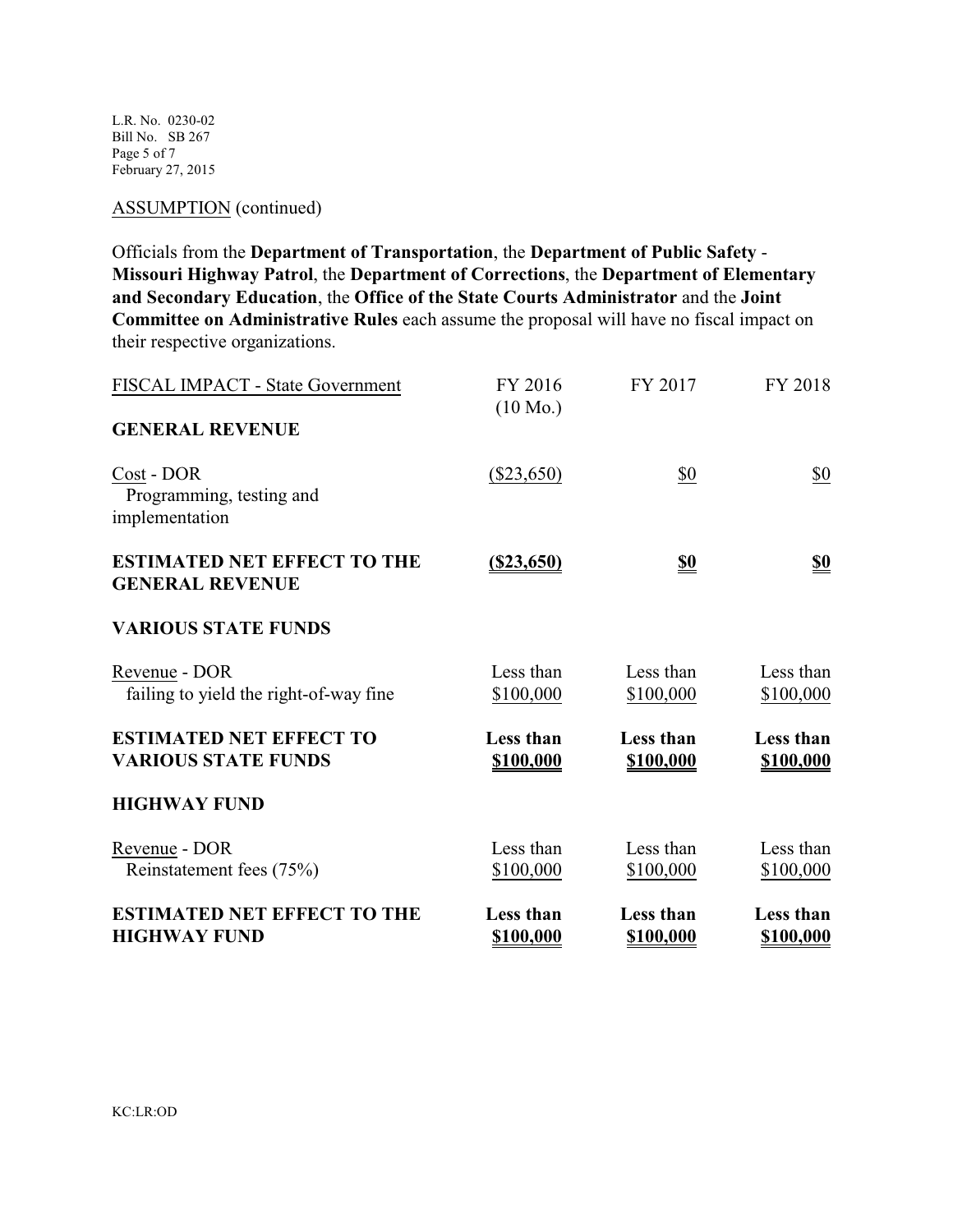L.R. No. 0230-02 Bill No. SB 267 Page 6 of 7 February 27, 2015

| <b>ESTIMATED NET EFFECT TO</b><br><b>LOCAL POLITICAL SUBDIVISIONS</b> | Less than<br>\$100,000        | Less than<br>\$100,000 | Less than<br>\$100,000 |
|-----------------------------------------------------------------------|-------------------------------|------------------------|------------------------|
| Reinstatement fees $(10\%)$                                           | \$100,000                     | \$100,000              | \$100,000              |
| Revenue - Counties                                                    | Less than                     | Less than              | Less than              |
| Reinstatement fees (15%)                                              | \$100,000                     | \$100,000              | \$100,000              |
| Revenue - Cities                                                      | Less than                     | Less than              | Less than              |
| <b>LOCAL POLITICAL SUBDIVISIONS</b>                                   |                               |                        |                        |
| FISCAL IMPACT - Local Government                                      | FY 2016<br>$(10 \text{ Mo.})$ | FY 2017                | FY 2018                |
|                                                                       |                               |                        |                        |

#### FISCAL IMPACT - Small Business

No direct fiscal impact to small businesses would be expected as a result of this proposal.

#### FISCAL DESCRIPTION

Currently, a person who causes physical injury or death to another person by failing to yield the right-of-way is subject to additional monetary penalties and driver's license suspensions. This act increases the maximum penalty for a person who causes physical injury to a person by failing to yield the right-of-way from \$200 to \$1,000, and requires a minimum penalty of \$500 to be assessed. In the case of serious physical injury this act increases the maximum penalty from \$500 to \$3,000, and requires a minimum penalty of \$1,000 to be assessed. The act further makes the 90 day suspension period mandatory rather than discretionary in the case of serious physical injury. This act increases the maximum penalty for a person who causes the death of another person by failing to yield the right-of-way from \$1,000 to \$10,000, and requires a minimum of \$5,000 to be assessed. The act also requires the court to issue an order of suspension for a minimum of 6 months up to one year. In addition, the person who causes a fatality by failing to yield the right-of-way must successfully complete a driver-improvement program.

This legislation is not federally mandated, would not duplicate any other program and would not require additional capital improvements or rental space.